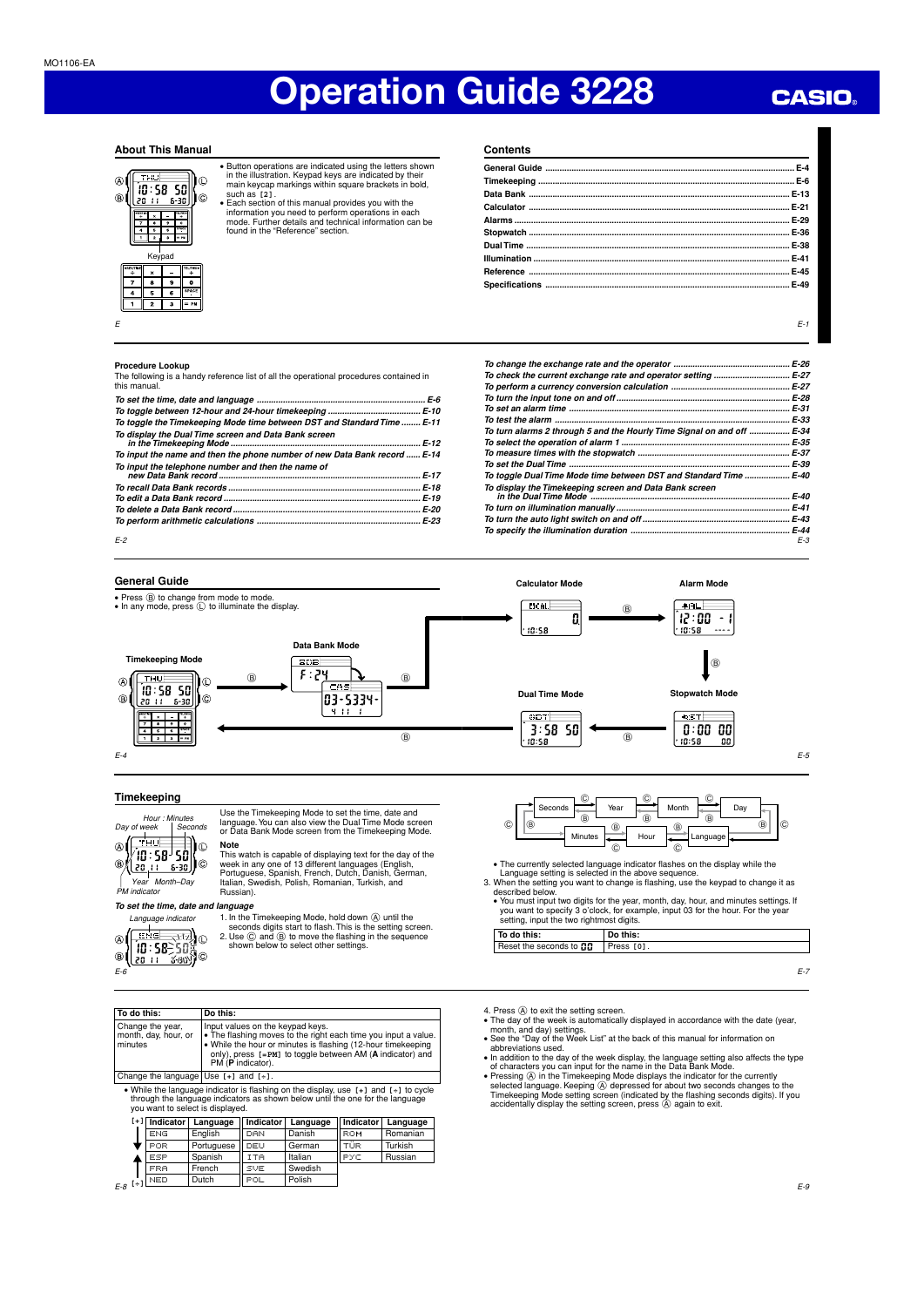## **CASIO**

- To toggle between 12-hour and 24-hour time<br>keeping (block) to the Timekeeping (block), press ( $\odot$  to toggle between 12-hour time<br>keeping (block), press ( $\odot$  to toggle between 12-hour time<br>keeping (ndicated by A or P o
- 

T**o display the Dual Time screen and Data Bank screen in the Timekeeping Mode**<br>Holding down [<sub>+]</sub> in the Timekeeping Mode displays the Dual Time screen. Holding<br>down [+] displays the record you were viewing when you last

Hold down **[÷]** Hold down **[+]**

١o٠

١c

 $6 - 30$ 

-⊛∬ **THU** 

 $\overline{B}$ 

**Dual Time Screen Timekeeping Screen Data Bank Screen**

 $10:58$ -50

ll 20-t t

applied in all modes.

## **Daylight Saving Time (DST)**

Daylight Saving Time (summer time) advances the time setting by one hour from Standard Time. Remember that not all countries or even local areas use Daylight Saving Time.



To toggle the Timekeeping Mode time between DST and Standard Time<br>
DST indicator<br>
Timekeeping Mode toggles between Daylight Saving Time<br>
(DST indicator displayed) and Standard Time (DST<br>
(DST indicator not displayed).<br>
(CS

timekeeping. • The DST indicator appears on the Timekeeping and Alarm Mode displays to indicate that Daylight Saving Time is turned on.

E-11

## **Data Bank**



Telephone number

The Data Bank Mode lets you store up to 25 records, each containing name and telephone number data. Records are automatically sorted based on the characters of the name. You can recall records by scrolling through them on the display. • The characters you can input for the name depend on

the language you select in the Timekeeping Mode. See<br>"To set the time, date and language" (page E-6) for more<br>information. Changing the language setting does not<br>affect names that are already stored.<br> $\bullet$  All of the operat

E-4).

• Holding down **[=PM]** in the Data Bank Mode displays the number of remaining records.

E-13

### **Creating a New Data Bank record**

E-10

E-12

 $6DT$ 

 $3:58$  50

When creating a new Data Bank record, you can input the name and then the<br>telephone number, or you can input the telephone number and then the name. Being<br>able to input the phone number first helps to avoid forgetting a nu the name.

## **To input the name and then the phone number of new Data Bank record**<br>Name area 1. In the Data Bank Mode, press © to display the new



record screen. • The new record screen is the one that is blank<br>• (contains no name and telephone number).<br>• If the new record screen does not appear when you<br>press  $\circledcirc$ , it means that memory is full. To store<br>another record, you will the records stored in memory. 2. Hold down  $\textcircled{A}$  until the flashing cursor (....) appears in the name area of the display. This is the record input

 $CHS$ 

 $03 - 5334 -$ 

- screen.
- 
- 
- Pressing  $\textcircled{C}$  moves the cursor the right, while  $\textcircled{B}$  moves it to the left.<br>7. In the number area, use the keypad to input the telephone number.<br>• Each time you input a digit, the cursor automatically moves to
- 
- 
- 
- If you make a mistake while inputting numbers, use  $\circledcirc$  and  $\circledcirc$  to move the cursor to the location of the error and input the correct data.<br>• You can input up to 15 digits for the number.<br>8. Press  $\circledcirc$  to store y
- the Data Bank record screen appears.<br>● The name can show only three characters at a time, so longer text scrolls<br>© continuously from right to left. The last character is indicated by the symbol Nater it.

- 3. After inputting the telephone number, hold down  $\overline{\varphi}$  until the flashing cursor (....)
- appears in the name area of the display. This is the record input screen.<br>4. Input the name that goes with the number.<br>4. Input the name that goes with the number.<br>• Use  $[+]$  and  $[+]$  to cycle through the characters at
- (page E-15). 5. After inputting the name, press A to store your data and exit the Data Bank record input screen.

### **To recall Data Bank records**

- In the Data Bank Mode, use **[+]** (+) and **[÷]** (–) to scroll through Data Bank records on the display. • See "Sort Table" at the back of this manual for details on how the watch sorts
- 
- records.<br>• Pressing [+] while the last Data Bank record is on the display displays the new<br>record screen.

- **To edit a Data Bank record**<br>1. In the Data Bank Mode, use [+] (+) and [+] (-) to scroll through the records and<br>display the one you want to edit. 2. Hold down (A) until the flashing cursor appears on the display. This is the record
- 
- input screen. 3. Use C (right) and B (left) to move the flashing to the character you want to change.
- age.<br>the keypad to change the character.
- For details about character input, see steps 3 (name input) and 7 (number input) under "To input the name and then the phone number of new Data Bank record" (page E-15)<br>5 After making
- 5. After making the changes that you want, press (A) to store them and exit the Data Bank record input screen.

E-17

## 3. In the name area, use **[+]** and **[÷]** to cycle through characters at the cursor position. The characters cycle in the sequence shown below.

|                      |      | <br>---<br>----<br>ιο<br> | w<br>ື |
|----------------------|------|---------------------------|--------|
| $\sim$<br>$t +$<br>÷ | ləva |                           |        |

- 
- The above character sequence is for English input. See "Character List" at the back of this manual for the character sequences of other languages.<br>4. When the character you want is at the cursor position, press  $\copyright$  to m
- 
- 6. After you input the name, press C as many times as necessary to move the cursor to the number area.
- E-15 • When the cursor is located at the eighth space of the name area, moving the cursor to the right causes it to jump to the first digit of the number. When the cursor is at the 15th digit of the number, moving it to the ri

**To input the telephone number and then the name of new Data Bank record** 1. In the Data Bank Mode, press © to display the new Name area

 $\overline{A}$ :∬©  $\hat{a}$ Number area **New Record Scr** 

record screen. 2. Use the keypad to input the telephone number. • Pressing a number key as the first input in a new Data Bank record will input the number at the first position of the number area, and automatically move the cursor to the next position to the right. Input the rest of the phone number.<br>• Use [.spc] to input a space and [-] to input a<br>hyphen.<br>• If you make a mistake while inputting the phone<br>number, press ©. This will return to the blank new

• If you do not input anything for about two or three minutes, or if you press B, the watch will exit the input screen and change to the Timekeeping Mode. Anything you have input up to that point will be cleared.

record screen, so you can restart your input.



E-16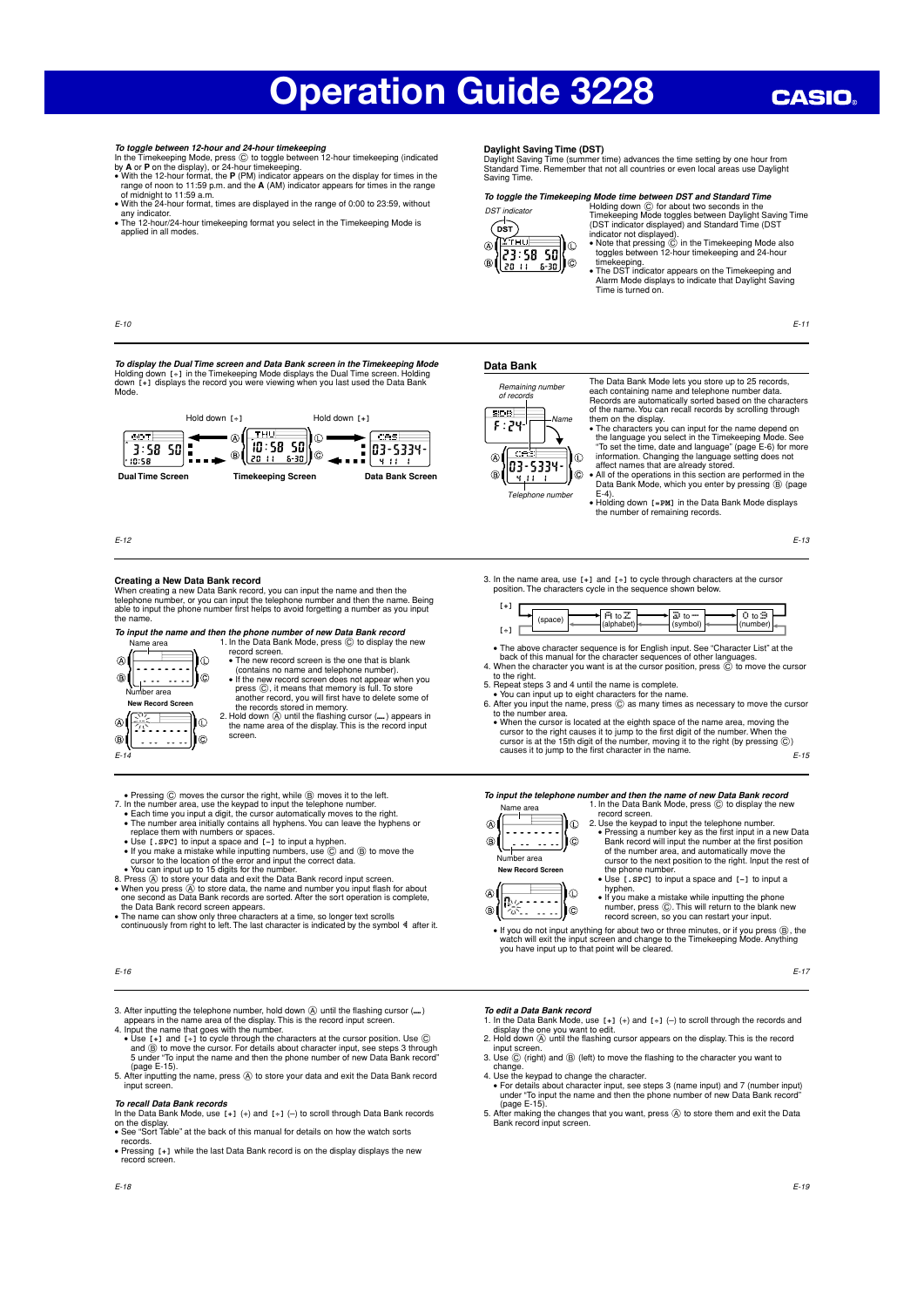- **To delete a Data Bank record** 1. In the Data Bank Mode, use **[+]** (+) and **[÷]** (–) to scroll through the records and display the one you want to delete.
- 2. Hold down A until the flashing cursor appears on the display. This is the record input screen. 3. Press B and C at the same time to delete the record.
- 
- CLR appears to indicate that the record is being deleted. After the record is<br>deleted, the cursor appears on the display, ready for input.<br>4. Input data or press  $\hat{\otimes}$  to return to the Data Bank record screen.

## **Calculator**

- You can use the Calculator Mode to perform arithmetic calculations, as well as currency conversion calculations. You can also use the Calculator Mode to turn the input tone on and off. • All of the operations in this section are performed in the Calculator Mode, which you
- enter by pressing ⑧ (page E-5).<br>● Before starting a new calculation or currency conversion operation in the Calculator<br>Mode, first use ⓒ to display one of the screens shown below.





- Arithmetic and currency conversion calculation input and result values can be up to
- eight digits for positive values, and seven digits for negative values. Exiting the Calculator Mode causes all currently displayed values to be cleared.
	- E-21

### E-20

E-22

- How the **ⓒ button affects the current screen in the Calculator Mode**<br>• Pressing ⓒ while the current screen (arithmetic calculator or currency converter<br>• screen) shows a value other than zero will clear the screen to zero, changing to the other screen.
- Pressing  $\odot$  while an E (error) indicator is displayed clears the E (error) indicator,<br>but does not clear the current calculation to zero.
- but does not clear the current calculation to zero. Pressing C while the current screen (arithmetic calculator or currency converter screen) is cleared to zero, will switch to the other screen.

## **Performing Arithmetic Calculations**<br>You can perform the following types of arithmetic calculations in the Calculator Mode:<br>addition, subtraction, multiplication, division, arithmetic constants, powers, and approximate values.

**To perform arithmetic calculations** Ope



- When the calculator screen is displayed in the Calculator Mode, you can use the keypad to input calculations just as you do with any standard calculator. See the examples below for details. • Be sure to press C to clear the arithmetic calculator
- - screen to zero before beginning each calculation. If the<br>screen is already cleared, pressing  $\copyright$  will switch to the<br>currency converter screen.<br>• While you are inputting a calculation, values are<br>displayed in the value inp

E-23

| Example                                                  | Operation                                             | Display                    |
|----------------------------------------------------------|-------------------------------------------------------|----------------------------|
| (Basic Calculation)<br>$12.3 + 74 - 90 = -3.7$           | [1] [2] [.SPC] [3] [+] [7] [4] [-] [9] [0]<br>$[-PM]$ | -3.7                       |
| $(12 - 0.5) \times 3 \div 7$<br>$=4.9285714$             | [1] [2] [-] [.SPC] [5] [X] [3] [+] [7] [=PM]          | 4.92857.14                 |
| (Constant Calculation)<br>$10 + 7 = 17$<br>$12 + 7 = 19$ | [7] [+] [+] [1] [0] [=PM]<br>$[1]$ $[2]$ $[-PM]$      | $+<$<br>17.<br>$+<$<br>19. |
| $(2.3)^4 = 27.9841$                                      | $[2]$ [.SPC] [3] [X] [X] [=PM] [=PM] [=PM]            | lжĸ<br>27.984 I            |

• To perform a constant calculation, input the value you want to use as a constant and<br>then press one of the arithmetic operator keys twice. This makes the value you input<br>a constant, which is indicated by the K: indicato

- An E (error) indicator will appear whenever the result of a calculation exceeds 8<br>digits. Press © to clear the error indicator. After that, you will be able to continue digits. Press  $\copyright$  to clear the error indicator.<br>the calculation using an approximate result.
- E-24

## **Currency Conversion Calculations**

You can register a single currency exchange rate for quick and easy conversion to

another currency.<br>• The default conversion rate is  $\times$  0 (multiply the input value by 0).  $\times$  represents the<br>• multiplication operator and 0 is the exchange rate. Be sure to change the value to<br>• the exchange rate value

**To change the exchange rate and the operator**



1. While the currency converter screen is displayed in the Calculator Mode, hold down  $\overline{\omega}$  until the exchange rate starts to flash on the display. This is the setting screen.<br>2. Use the keypad to input the exchange ra operator (**[**×**]**or **[÷]**) you want to use. • To clear the displayed exchange rate to zero, press

C. 3. Press A to exit the setting screen.

E-26

## **Turning the Input Tone On and Off**

An input tone causes the watch to beep each time you press a button or keypad key.<br>You can turn off the input tone if you want.<br>• The input tone on/off setting you select in the Calculator Mode is applied to all other<br>• mo

**To turn the input tone on and off**



While the calculator screen or currency converter screen<br>is displayed in the Calculator Mode, hold down  $\copyright$  for<br>about two seconds to toggle the input tone on (MUTE<br>indicator not displayed) and off (MUTE indicator displayed).<br>• Holding down ⓒ will also switch the Calculator Mode<br>• Screen (page E-21).<br>• The MUTE indicator is displayed in all modes when the

input tone is turned off.

## **Alarms**



with hour, minutes, month, and day. When an alarm is turned on, the alarm tone sounds when the alarm time is reached. One of the alarms can be configured as a<br>snooze alarm or a one-time alarm, while the other four are<br>one-time alarms.<br>You can also turn on an Hourly Time Signal, which will<br>cause the watch to beep twice every hour

You can set up to five independent multi-function alarms

Hourly Time Signal screen is indicated by : **00.**<br>• All of the operations in this section are performed in the<br>Alarm Mode, which you enter by pressing ® (page E-5).

• The following table describes how to correct input errors and how to clear the calculator after you finish using it.

| calculator after you finish using it.                                                                                                                 |                                                                                                           |
|-------------------------------------------------------------------------------------------------------------------------------------------------------|-----------------------------------------------------------------------------------------------------------|
| When you need to do this:                                                                                                                             | Perform this key operation:                                                                               |
| Correct or change the value you are<br>currently inputting, without deleting the<br>part of the calculation you have input up<br>to the current value | Press (C) to clear the displayed value<br>and return to the L display. Next, input<br>the value you want. |
| Correct or change the arithmetic operator<br>$(+, -, \times, \div)$ you have just input                                                               | Without pressing C, press the key for<br>the correct arithmetic operator.                                 |
| Completely clear the calculation you are<br>inputting                                                                                                 | Press (C) to clear the displayed value<br>and return to the D display. Next, press<br>C) again.           |
| Clear a displayed calculation result<br>(produced by pressing the $[+]$ , $[-]$ ,<br>$[x]$ , $[+]$ , or $[=PM]$ key) and its<br>calculation           | Press (C).                                                                                                |

E-25

To check the current exchange rate and operator setting<br>1. While the currency converter screen is displayed in the Calculator Mode, hold down<br>
( $\&$ ) until the exchange rate starts to flash on the display. This is the set

To perform a currency converter screen is displayed in the Calculator Mode, use the 1. While the currency converter screen is displayed in the Calculator Mode, use the Ryeyad to input the value from which you want to conv

- 
- 
- Pressing **[=PM]** while a calculation result is displayed will apply the conversion rate again to the displayed value.

 $\begin{pmatrix} 1 & 0 & 0 \\ 0 & 0 & 0 \\ 0 & 0 & 0 \\ 0 & 0 & 0 \\ 0 & 0 & 0 \\ 0 & 0 & 0 \\ 0 & 0 & 0 \\ 0 & 0 & 0 \\ 0 & 0 & 0 \\ 0 & 0 & 0 \\ 0 & 0 & 0 \\ 0 & 0 & 0 \\ 0 & 0 & 0 \\ 0 & 0 & 0 \\ 0 & 0 & 0 \\ 0 & 0 & 0 \\ 0 & 0 & 0 \\ 0 & 0 & 0 \\ 0 & 0 & 0 & 0 \\ 0 & 0 & 0 & 0 \\ 0 & 0 & 0 & 0 \\ 0 & 0 & 0 & 0 \\ 0 &$ 



**Hourly Time Signal Screen**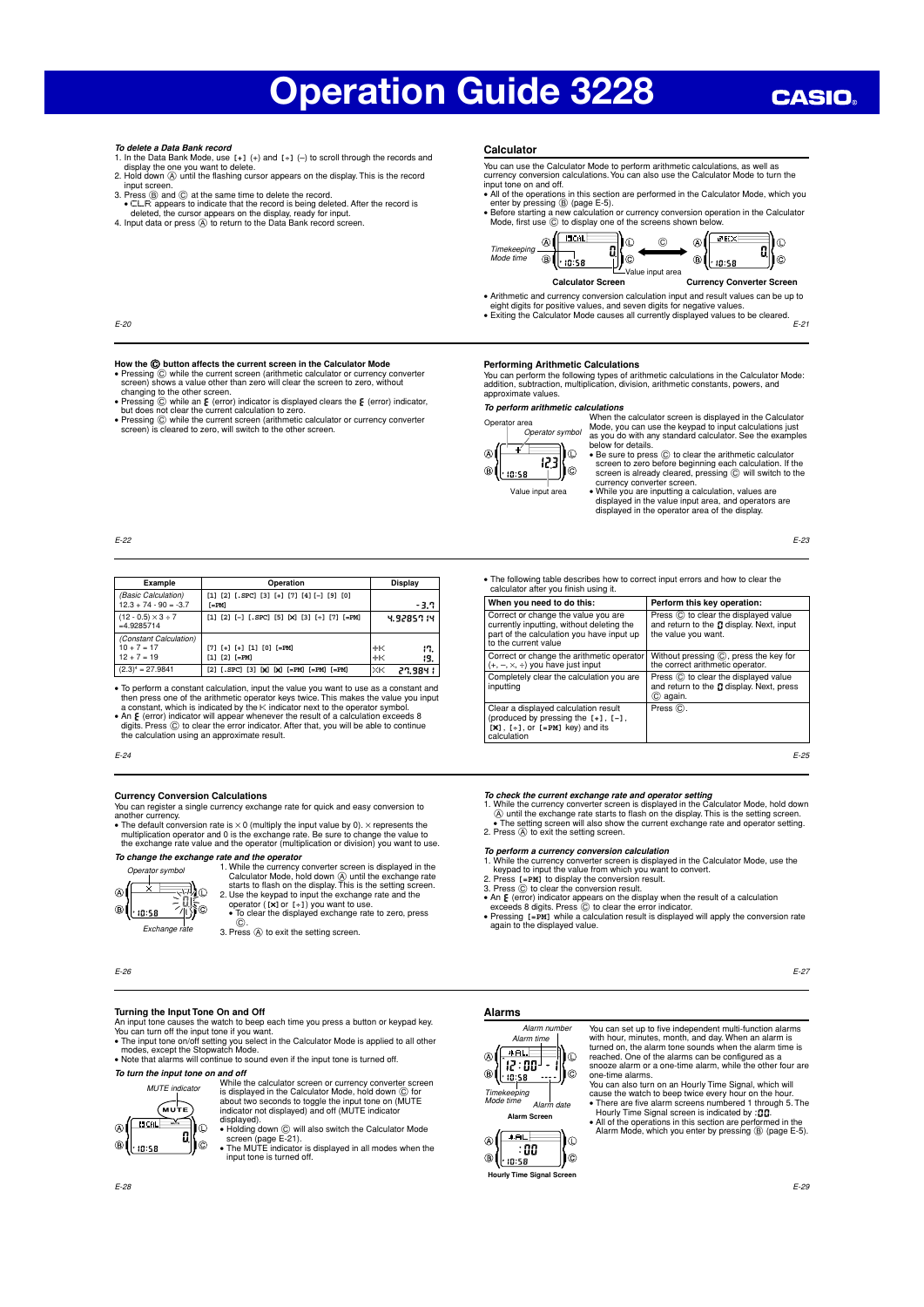## **CASIO**

**Alarm Types**

The alarm type is determined by the settings you make, as described below.<br>**• Daily alarm**<br>Set the hour and minutes for the alarm time. This type of setting causes the alarm to<br>sound everyday at the time you set.

• **Date alarm** Set the month, day, hour and minutes for the alarm time. This type of setting causes the alarm to sound at the specific time, on the specific date you

• **1-Month alarm** Set the month, hour and minutes for the alarm time. This type of setting causes the alarm to sound everyday at the time you set, only during the month you set. • **Monthly alarm**

Set the day, hour and minutes for the alarm time. This type of setting causes the alarm to sound every month at the time you set, on the day you set.

**Note**

The 12-hour/24-hour format of the alarm time matches the format you select in the<br>Timekeeping Mode اטו ו-⊷⊾יייטי.<br>Eping Mode

E-30

- 3. Use the keypad to input the alarm time and date.<br>• The flashing automatically advances to the right each time you input a number.<br>You can also use ( $\overline{B}$ ) and ( $\overline{O}$ ) to move the flashing between input digits.<br>•
	-
	-
- 

of the unused settings.<br>If you are using 12-hour timekeeping, press  $[.-pM]$  while the hour or minute<br>setting is flashing to toggle between AM and PM.<br>We need the altern time using the 12-hour format, take care to set the

E-32

- **To turn alarms 2 through 5 and the Hourly Time Signal on and off<br>**  $\frac{1}{\text{1.1}}$  **the Alarm Mode, use <b>[+]** and **[+]** to select a one-<br>  $\frac{1}{\text{1.1}}$  time alarm (alarms 2 through 5) or the Hourly Time time alarm (alarms 2 through 5) or the Hourly Time
- Alarm 4 on indicator Alarm 2 on indicator  $\circledR$ -2  $8:30$  $\overline{B}$ Ē  $10:58$

on indicator

- Signal.<br>2. Press © to toggle it on and off.<br>• The current on/off status of alarms 2 through 5 is shown<br>by indicators (**AL-2** through **AL-5**). The **SIG** indicator<br>shows the on (**SIG** displayed)/off (**SIG** not displayed)<br>sta • The alarm on indicators and Hourly Time Signal on
- indicator are displayed in all modes. While an alarm is sounding, the applicable alarm on indicator flashes on the display.
- 

## **To set an alarm time**



1. In the Alarm Mode, use **[+]** and **[÷]** to scroll through the alarm screens until the one whose time you want to set is displayed.



## **Alarm Operation**

The alarm tone sounds at the preset time for 10 seconds, regardless of the mode the watch is in. In the case of the snooze alarm, the alarm tone operation is performed a

- 
- total of seven times, every five minutes, until you turn the alarm off or change it to a<br>one-time alarm (page E-35).<br>• Pressing any button or key stops the alarm tone operation.<br>• Preforming any one of the following opera
- 

## **To test the alarm**

In the Alarm Mode, hold down © to sound the alarm.<br>• Pressing © also toggles the currently display alarm or the Hourly Time Signal or and off.

E-33

## **To select the operation of alarm 1**

1. In the Alarm Mode, use **[+]** and **[÷]** to select alarm 1.  $S$ NZ indicator  $\begin{bmatrix} 2. & P$  ress  $\odot$  to cycle through the available settings in the sequence shown below. Alarm 1 on indicator





• The SNZ indicator and alarm 1 on indicator (**AL-1**) are  $\overline{c}$ 

- 
- displayed in all modes.<br>• The SNZ indicator flashes during the 5-minute intervals<br>between alarms.<br>• The alarm indicator (**AL-1** and/or **SNZ**) flashes while the
- alarm is sounding.

E-35

## Hours Seconds  $*ST$  $\circledR$ -0:00 00 Minutes

1/100 second

E)o

Ìc.

**Stopwatch**

Timekeeping Mode time

E-34

E-36

and two finishes.<br>• The display range of the stopwatch is 23 hours, 59<br>minutes, 59.99 seconds.<br>• The stopwatch continues to run, restarting from zero<br>after it reaches its limit, until you stop it.<br>• The elapsed time measur ΙФ ١c aa I

The stopwatch lets you measure elapsed time, split times,

even if you exit the Stopwatch Mode.<br>• Exiting the Stopwatch Mode while a split time is frozen<br>on the display clears the split time and returns to<br>elapsed time measurement.<br>• All of the operations in this section are perfo



E-37

## **To set the Dual Time**

)⊙ **lll lll lllllll**lle

1. In the Dual Time Mode, hold down  $\overline{Q}$  until the left hour<br>setting start to flash, which indicates the setting screen.<br>2. Use the keypad to input the dual time.<br>• The flashing automatically advances to the right eac

- 
- 
- 
- 

Timekeeping Mode time

**Dual Time**

 $A$ 

 $3:58S$ டி 1:38<br><u>1:58 </u>

Dual time (Hour : Minutes Seconds) The Dual Time Mode lets you keep track of time in a different time zone. You can select Standard Time or<br>Daylight Saving Time for the Dual Time Mode time, and a<br>simple operation lets you view the TimeKoeping Mode or<br>Data Bank Mode screen.<br>• The seconds count of the Dual Tim

➤  $\circ$   $\longrightarrow$ 

**To measure times with the stopwatch**

**Elapsed Time**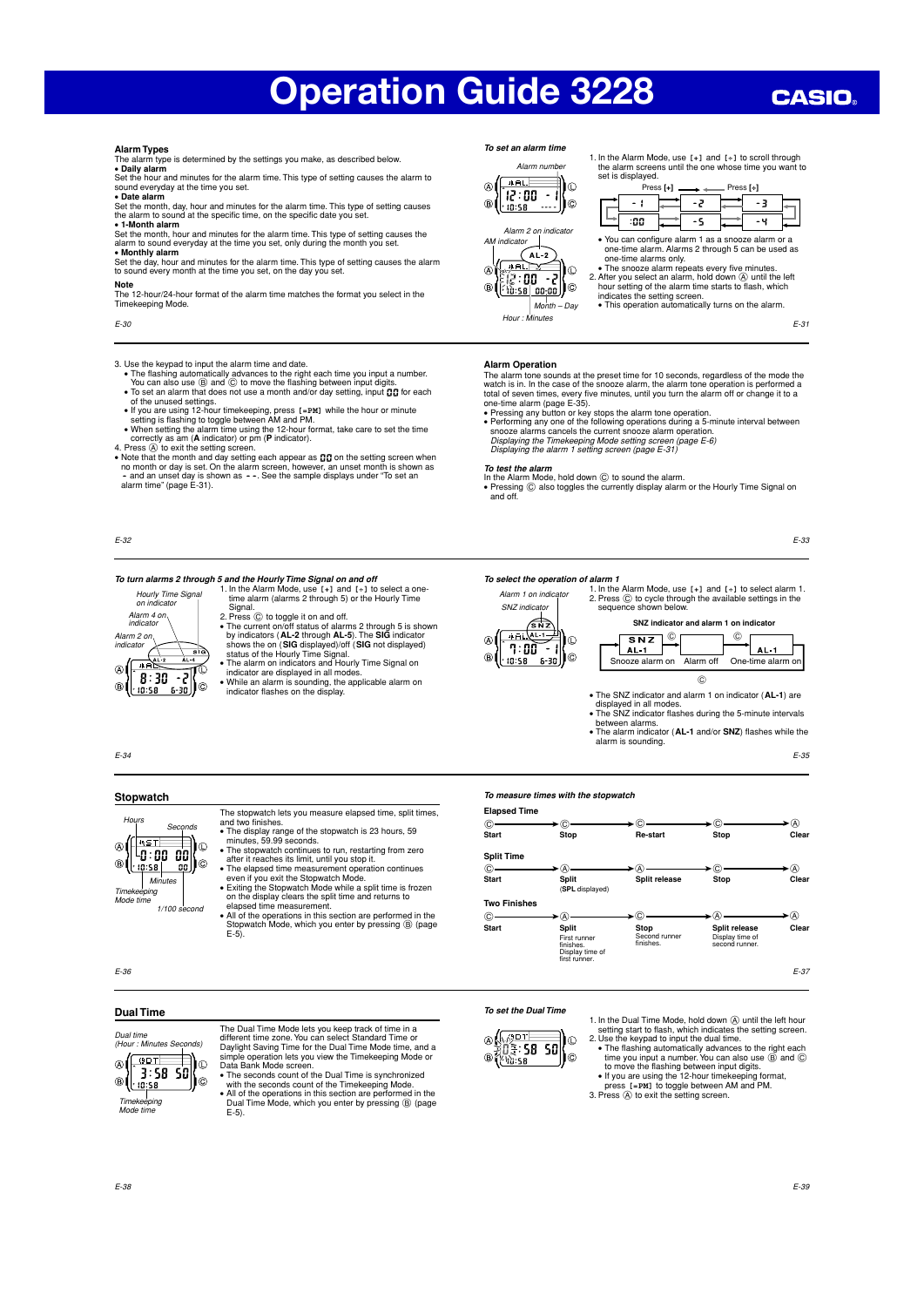

To toggle Dual Time Mode time between DST and Standard Time<br>
Holding down © for about two seconds in the Dual Time<br>
Mode toggles between Daylight Saving Time (DST<br>
Mode toggles between Daylight Saving Time (DST indicator n

displayed). • The DST indicator on the display indicates that Daylight Saving Time is turned on.

*To display the Timekeeping screen and Data Bank screen in the Dual Time Mode*<br>Holding down [-៖] in the Dual Time Mode displays the Timekeeping screen. Holding<br>down [-៖] displays the record you were viewing when you last



 $F-40$ 

## **About the Auto Light Switch**

Turning on the auto light switch causes illumination to turn on, whenever you position your wrist as described below in any mode.



E-42

**To specify the illumination duration**<br>
1. In the Timekeeping Mode, hold down  $\overline{\textcircled{S}}$  until the<br>
screen.<br>
screen.



- 2. Press  $\circledcirc$  to toggle the illumination duration setting<br>between 3 seconds (3 SEC indicator displayed) and 1.5<br>seconds (3 SEC indicator not displayed).<br>3. Press  $\circledcirc$  to exit the setting screen.<br>• The 3 SEC indicator i
- illumination duration setting is three seconds.

## E-44

## **Scrolling**

The ⑧ and ⓒ buttons, and [+] and [+] keys are used in various modes and setting<br>screens to scroll through data on the display. In most cases, holding down these<br>buttons during a scroll operation scrolls through the data at

**Initial Screens**<br>When you enter the Data Bank, Calculator, or Alarm Mode, the data you were viewing when you last exited the mode appears first.

- **Timekeeping**<br>
 Resetting the seconds to  $\mathbf{G}\mathbf{G}$  while the current count is in the range of 30 to 59<br>
 Causes the minutes to be increased by 1. In the range of 00 to 29, the seconds are<br>
 The year can be set in t
- 
- lengths and leap years. Once you set the date, there should be no reason to change cept after you have the watch's battery replaced.

- Static electricity or magnetic force can interfere with proper operation of the auto<br>light switch. If illumination does not turn on, try moving the watch back to the starting<br>position (parallel with the ground) and then
- back up again. Under certain conditions, illumination does not turn on until about one second after
- you turn the face of the watch towards you. This does not indicate malfunction.<br>• You may notice a very faint clicking sound coming from the watch when it is shaken<br>back and forth. This sound is caused by mechanical operat

## **Illumination**

120.11

Auto light switch on indicator  $\widehat{c_{r}}$ **THU** ١m  $[10:58:50]$ ⊚(اناد ا  $\bigoplus$ 

The display of the watch is illuminated by an LED (light-emitting diode) and a light guide panel for easy reading in the dark. The watch's auto light switch automatically turns on illumination when you angle the watch towards your<br>face

- face. The auto light switch must be turned on (indicated by the auto light switch on indicator) for it to operate. You can specify 1.5 seconds or 3 seconds as the
- illumination duration. See "Illumination Precautions" (page E-47) for other important information about using illumination.

**To turn on illumination manually**<br>In any mode, press ① to illuminate the display.<br>● The above operation turns on illumination regardless of the current auto light switch setting.

E-41

- Warning!<br>Warning and the watch using the auto light switch. Be especially careful then<br>display of the watch using the auto light switch. Be especially careful when<br>running or engaged in any other activity that can result i
- 

**To turn the auto light switch on and off**<br>In the Timekeeping Mode, hold down ① for about two seconds to toggle the auto light<br>switch on (auto light switch on indicator displayed) and off (auto light switch on

- indicator not displayed).<br>  $\bullet$  In order to protect against runnning down the battery, the auto light switch will turn<br>
off automatically approximately six hours after you turn it on. Repeat the above<br>
procedure to turn t
- E-43

### **Reference**

This section contains more detailed and technical information about watch operation. It also contains important precautions and notes about the various features and functions of this watch.

- **Auto Return Features** The watch automatically returns to the Timekeeping Mode if you do not perform any operation under the conditions described below.
- For two or three minutes in the Data Bank or Alarm Mode For six or seven minutes in the Calculator Mode
- If you do not perform any operation for two or three minutes while a setting or input<br>screen (one with flashing digits or a cursor) is displayed, the watch will automatically<br>exit the setting or input screen.<br>After you
- B returns directly to the Timekeeping Mode.

E-45

### **Illumination Precautions**

- Keypad keys are disabled and do not input anything while the display is illuminated.<br>• Illumination may be hard to see when viewed under direct sunlight.<br>• Illumination automatically turns off whenever an alarm sounds.<br>•
- 
- 
- 
- Auto light switch precautions<br>• Wearing the watch on the inside of your wrist and movement or vibration of your arm<br>can cause the auto light switch to activate and illuminate the display. To avoid<br>running down the battery, activities that might cause frequent illumination of the display.

More than 15 degree too high

• Illumination may not turn on if the face of the watch is<br>more than 15 degrees above or below parallel. Make<br>sure that the back of your hand is parallel to the ground.<br>• Illumination turns off after the preset illuminati



- - your face.

E-47

## **Specifications**

**Accuracy at normal temperature:** ±30 seconds a month

- Timekeeping: Hour, minutes, seconds, a.m. (A)/p.m. (P), year, month, day, day of the week (English, Portuguese, Spanish, Fench, Dutch, Danish, German, Italian, Swedish, Polish, Romanian, Turkish, Russian)<br>Time system: Swit
- 
- 

## **Data Bank:**

- Memory capacity: Up to 25 records, each including a name (8 characters) and telephone number (15 digits) Other: Remaining number of records screen; Auto sort; Support for characters of 13 languages
- **Calculator:** 8-digit arithmetic operations and currency conversion Calculations: Addition, subtraction, multiplication, division, arithmetic constants,

powers, and approximate values

Currency conversion rate memory: One rate and operator



E-46